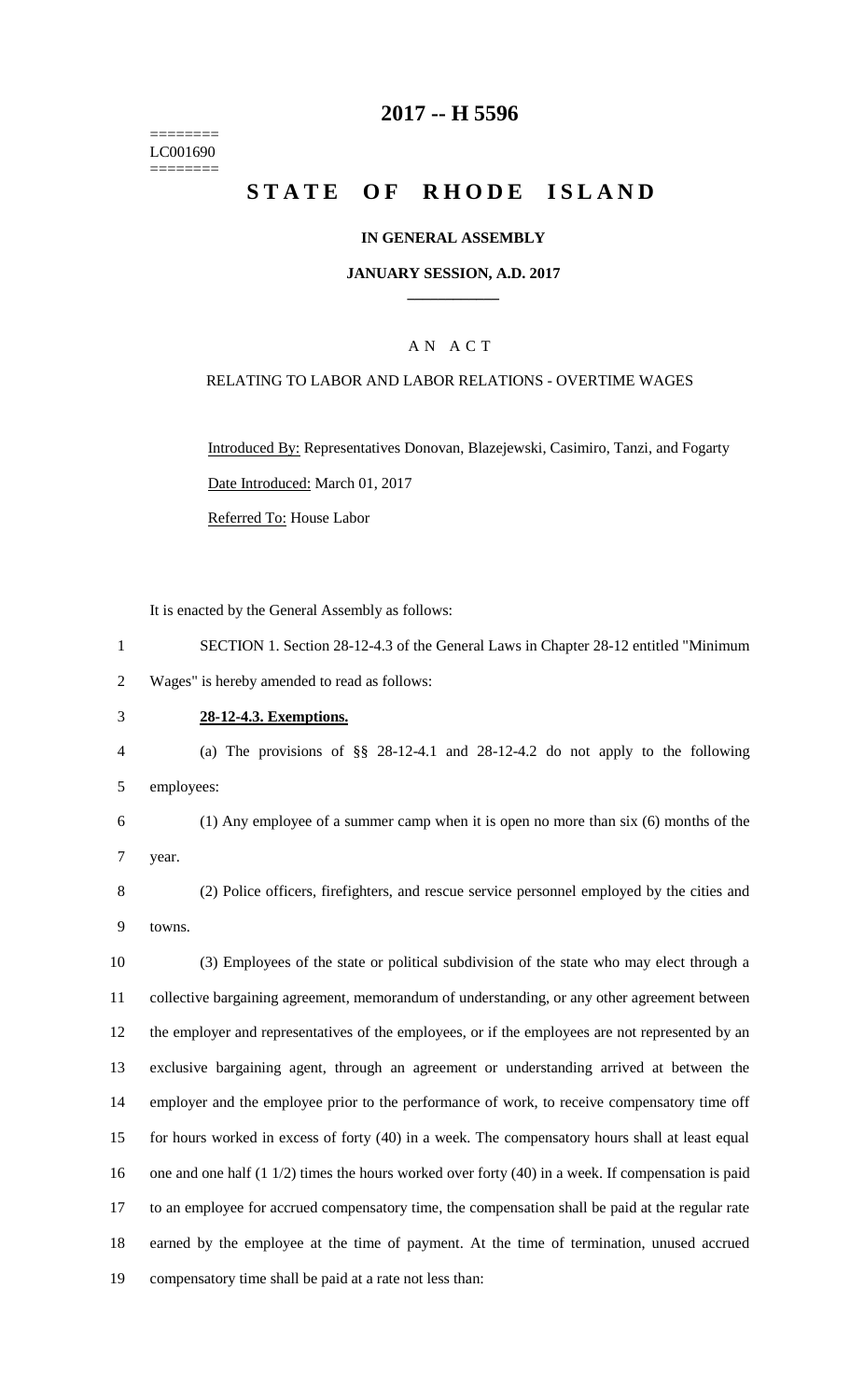(i) The average regular rate received by the employee during the last three (3) years of the

employee's employment, or

(ii) The final regular rate received by the employee, whichever is higher.

 (4) Any employee employed in a bona fide executive, administrative, or professional capacity, as defined by the Fair Labor Standards Act of 1938, 29 U.S.C. § 201 et seq., compensated for services on a salary basis of not less than two hundred dollars (\$200) one thousand thirty-six dollars (\$1,036) per week, and beginning on January 1, 2020, and every year thereafter, on an updated salary basis of not less than the fortieth percentile of weekly earnings of full-time nonhourly workers in the Northeast Census Region in the second quarter of the year

10 preceding the update as published by the Bureau of Labor Statistics.

- (5) Any employee as defined in subparagraph (a)(4) of this section unless the wages of the employee, if computed on an hourly basis, would violate the applicable minimum wage law.
- (6) Any salaried employee of a nonprofit national voluntary health agency who elects to receive compensatory time off for hours worked in excess of forty (40) hours per week.
- (7) Any employee, including drivers, driver's helpers, mechanics, and loaders of any motor carrier, including private carriers, with respect to whom the U.S. secretary of transportation has power to establish qualifications and maximum hours of service pursuant to the provisions of 49 U.S.C. § 3102.
- (8) Any employee who is a salesperson, parts person, or mechanic primarily engaged in the sale and/or servicing of automobiles, trucks or farm implements, and is employed by a non- manufacturing employer primarily engaged in the business of selling vehicles or farm implements to ultimate purchasers, to the extent that the employers are exempt under the federal Wage-Hour and Equal Pay Act, 29 U.S.C. § 201 et seq. and 29 U.S.C. § 213(b)(10); provided, that the employee's weekly, bi-weekly, or monthly actual earnings exceed an amount equal to the employee's basic contractual hourly rate of pay times the number of hours actually worked plus the employee's basic contractual hourly rate of pay times one-half (1/2) the number of hours actually worked in excess of forty (40) hours per week.
- (9) Any employee employed in agriculture; however, this exemption applies to all agricultural enterprises that produce greenhouse crops, fruit and vegetable crops, herbaceous crops, sod crops, viticulture, viniculture, floriculture, feed for livestock, forestry, dairy farming, aquaculture, the raising of livestock, furbearing animals, poultry and eggs, bees and honey, mushrooms, and nursery stock. This exemption also applies to nursery workers.
- (10) Any employee of an air carrier subject to the provisions of title 45 U.S.C. § 181 et seq., of the Railway Labor Act when the hours worked by such employee in excess of forty (40)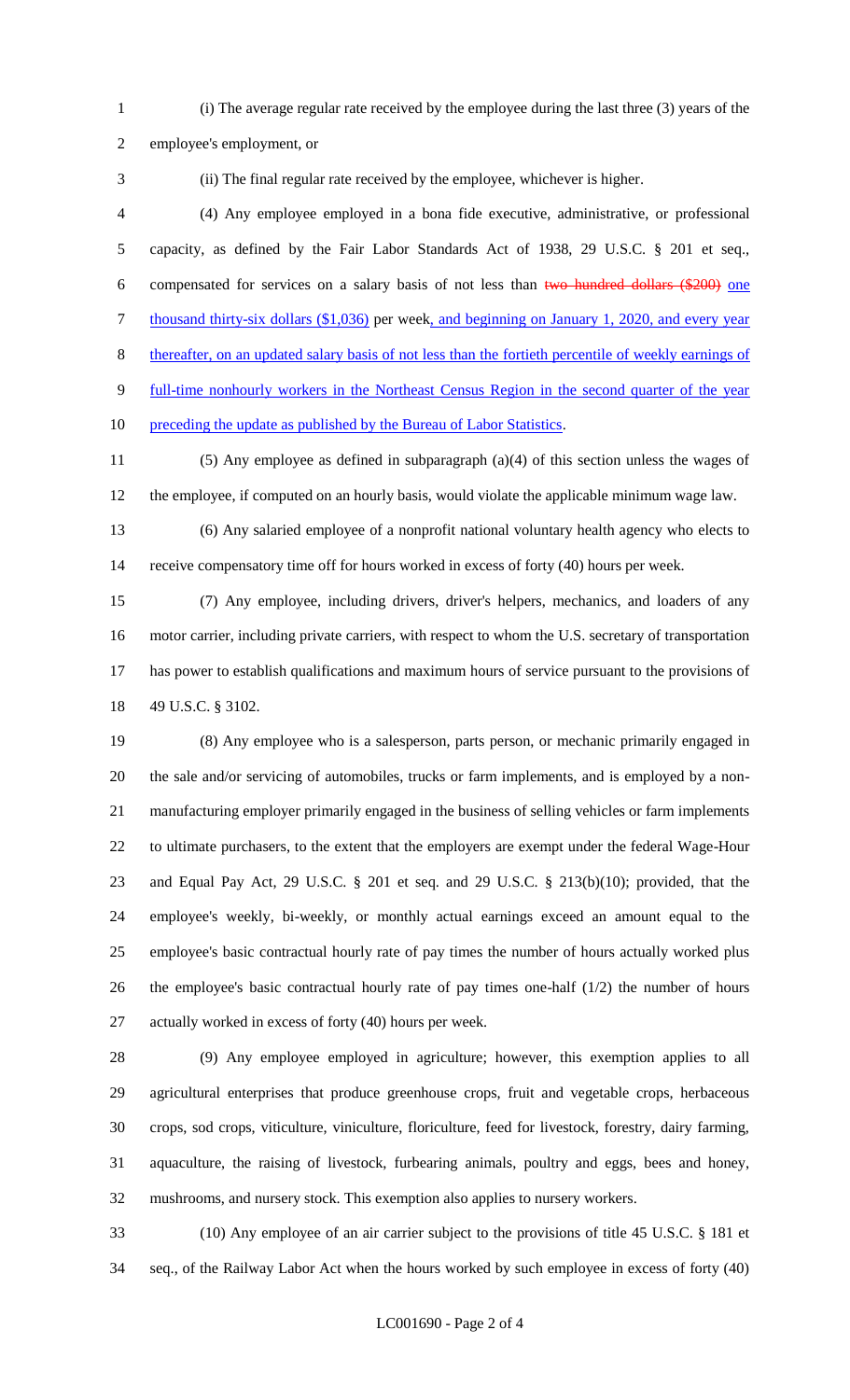- 1 in a work week are not required by the air carrier, but are arranged through a voluntary agreement
- 2 among employees to trade scheduled work hours.
- 3 (b) Nothing in this section exempts any employee who under applicable federal law is
- 4 entitled to overtime pay or benefits related to overtime pay.
- 5 SECTION 2. This act shall take effect upon passage.

======== LC001690 ========